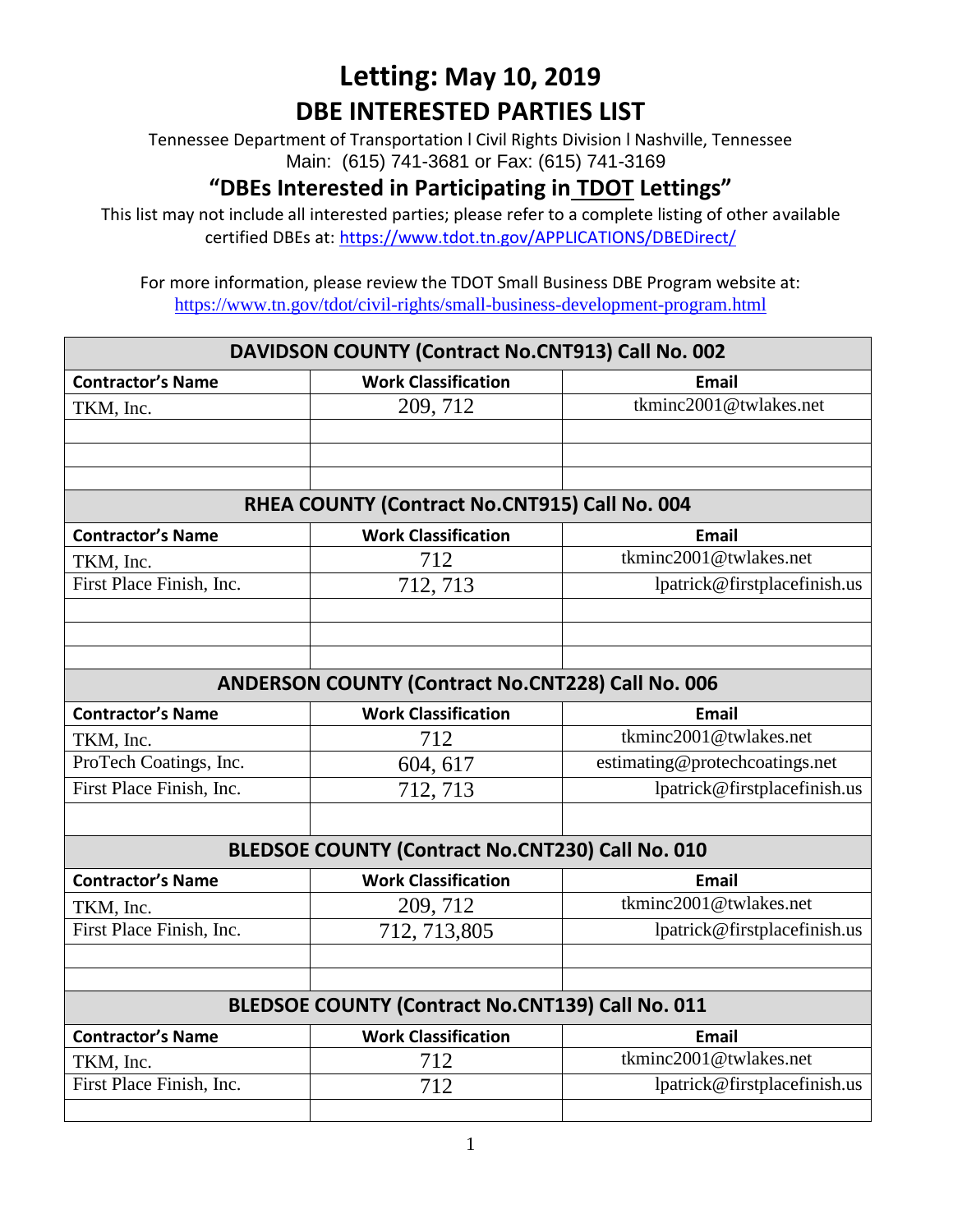Tennessee Department of Transportation l Civil Rights Division l Nashville, Tennessee Main: (615) 741-3681 or Fax: (615) 741-3169

#### **"DBEs Interested in Participating in TDOT Lettings"**

This list may not include all interested parties; please refer to a complete listing of other available certified DBEs at:<https://www.tdot.tn.gov/APPLICATIONS/DBEDirect/>

| BLEDSOE and etc. COUNTIES (Contract No.CNT150) Call No. 013 |                                                            |                              |  |
|-------------------------------------------------------------|------------------------------------------------------------|------------------------------|--|
| <b>Contractor's Name</b>                                    | <b>Work Classification</b>                                 | <b>Email</b>                 |  |
| TKM, Inc.                                                   | 712                                                        | tkminc2001@twlakes.net       |  |
| First Place Finish, Inc.                                    | 712                                                        | lpatrick@firstplacefinish.us |  |
|                                                             |                                                            |                              |  |
|                                                             |                                                            |                              |  |
|                                                             | BLEDSOE and etc. COUNTIES (Contract No. 151) Call 14       |                              |  |
| <b>Contractor's Name</b>                                    | <b>Work Classification</b>                                 | <b>Email</b>                 |  |
| TKM, Inc.                                                   | 712                                                        | tkminc2001@twlakes.net       |  |
| First Place Finish, Inc.                                    | 712                                                        | lpatrick@firstplacefinish.us |  |
|                                                             |                                                            |                              |  |
|                                                             |                                                            |                              |  |
|                                                             | <b>BLOUNT COUNTY (Contract No.CNT134) Call No. 015</b>     |                              |  |
| <b>Contractor's Name</b>                                    | <b>Work Classification</b>                                 | <b>Email</b>                 |  |
| TKM, Inc.                                                   | 712                                                        | tkminc2001@twlakes.net       |  |
| First Place Finish, Inc.                                    | 712                                                        | lpatrick@firstplacefinish.us |  |
|                                                             |                                                            |                              |  |
|                                                             |                                                            |                              |  |
|                                                             | CANNON and etc. COUNTIES (Contract No.CNT030) Call No. 017 |                              |  |
|                                                             |                                                            |                              |  |
|                                                             |                                                            |                              |  |
| <b>Contractor's Name</b>                                    | <b>Work Classification</b>                                 | <b>Email</b>                 |  |
| TKM, Inc.                                                   | 712                                                        | tkminc2001@twlakes.net       |  |
| First Place Finish, Inc.                                    | 712                                                        | lpatrick@firstplacefinish.us |  |
|                                                             |                                                            |                              |  |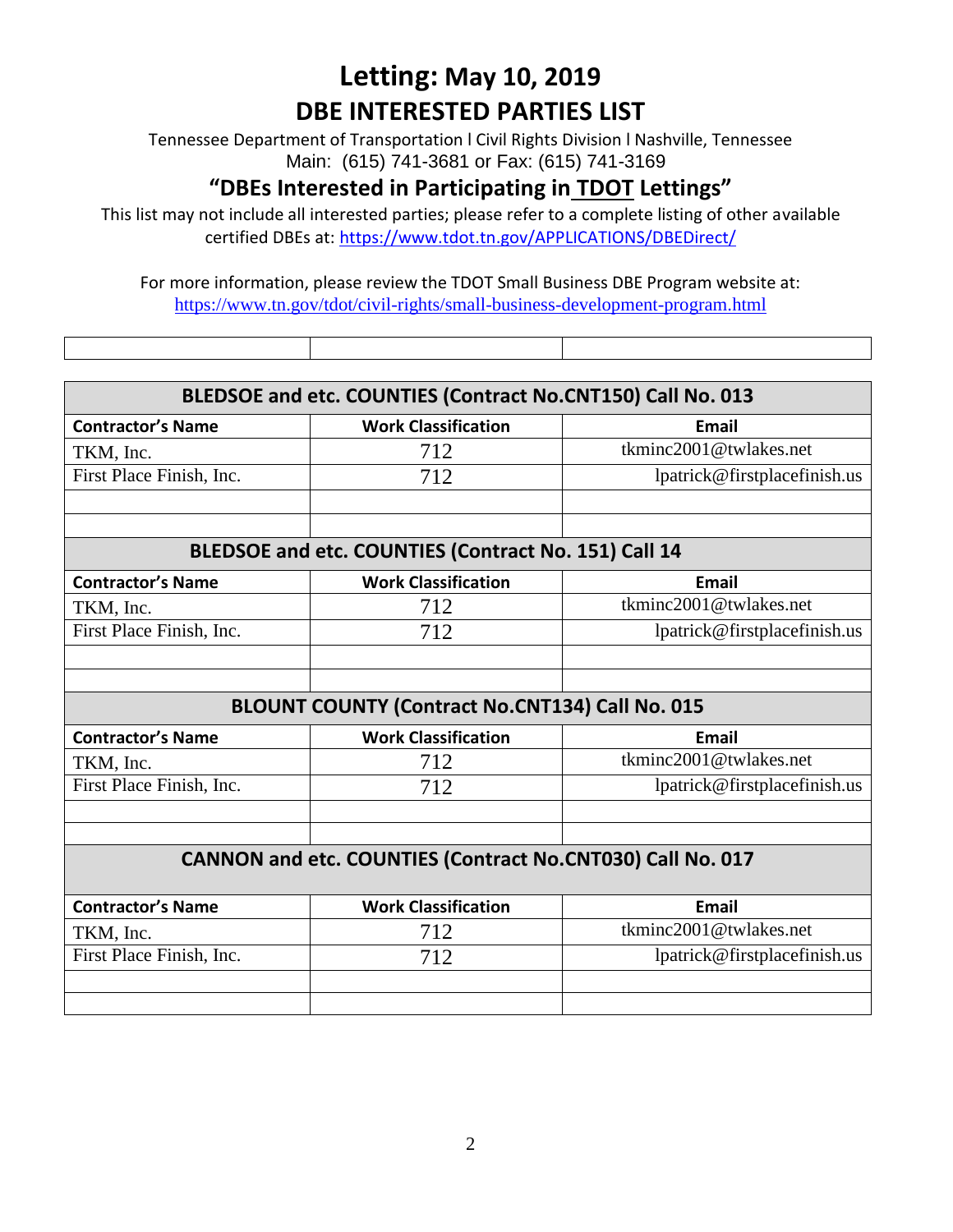Tennessee Department of Transportation l Civil Rights Division l Nashville, Tennessee Main: (615) 741-3681 or Fax: (615) 741-3169

#### **"DBEs Interested in Participating in TDOT Lettings"**

This list may not include all interested parties; please refer to a complete listing of other available certified DBEs at:<https://www.tdot.tn.gov/APPLICATIONS/DBEDirect/>

| CHEATHAM AND MONTGOMERY COUNTIES (Contract No.CNT173) Call No. 018 |                                                            |                              |  |
|--------------------------------------------------------------------|------------------------------------------------------------|------------------------------|--|
| <b>Contractor's Name</b>                                           | <b>Work Classification</b>                                 | <b>Email</b>                 |  |
| TKM, Inc.                                                          | 712                                                        | tkminc2001@twlakes.net       |  |
|                                                                    |                                                            |                              |  |
|                                                                    |                                                            |                              |  |
|                                                                    |                                                            |                              |  |
|                                                                    | CLAY COUNTY (Contract No.CNT171) Call No. 019              |                              |  |
| <b>Contractor's Name</b>                                           | <b>Work Classification</b>                                 | <b>Email</b>                 |  |
| TKM, Inc.                                                          | 712                                                        | tkminc2001@twlakes.net       |  |
| First Place Finish, Inc.                                           | 712                                                        | lpatrick@firstplacefinish.us |  |
|                                                                    |                                                            |                              |  |
|                                                                    |                                                            |                              |  |
|                                                                    | <b>COCKE COUNTY (Contract No.CNT004) Call No. 020</b>      |                              |  |
| <b>Contractor's Name</b>                                           | <b>Work Classification</b>                                 | <b>Email</b>                 |  |
| TKM, Inc.                                                          | 712                                                        | tkminc2001@twlakes.net       |  |
| First Place Finish, Inc.                                           | 712                                                        | lpatrick@firstplacefinish.us |  |
|                                                                    |                                                            |                              |  |
|                                                                    |                                                            |                              |  |
|                                                                    | <b>COFFEE COUNTY (Contract No.CNT140) Call No. 021</b>     |                              |  |
| <b>Contractor's Name</b>                                           | <b>Work Classification</b>                                 | <b>Email</b>                 |  |
| TKM, Inc.                                                          | 712                                                        | tkminc2001@twlakes.net       |  |
| First Place Finish, Inc.                                           | 712                                                        | lpatrick@firstplacefinish.us |  |
|                                                                    |                                                            |                              |  |
|                                                                    |                                                            |                              |  |
|                                                                    | <b>CUMBERLAND COUNTY (Contract No.CNT234) Call No. 022</b> |                              |  |
| <b>Contractor's Name</b>                                           | <b>Work Classification</b>                                 | <b>Email</b>                 |  |
| TKM, Inc.                                                          | 209, 712                                                   | tkminc2001@twlakes.net       |  |
| First Place Finish, Inc.                                           | 712,805                                                    | lpatrick@firstplacefinish.us |  |
|                                                                    |                                                            |                              |  |
|                                                                    |                                                            |                              |  |
|                                                                    |                                                            |                              |  |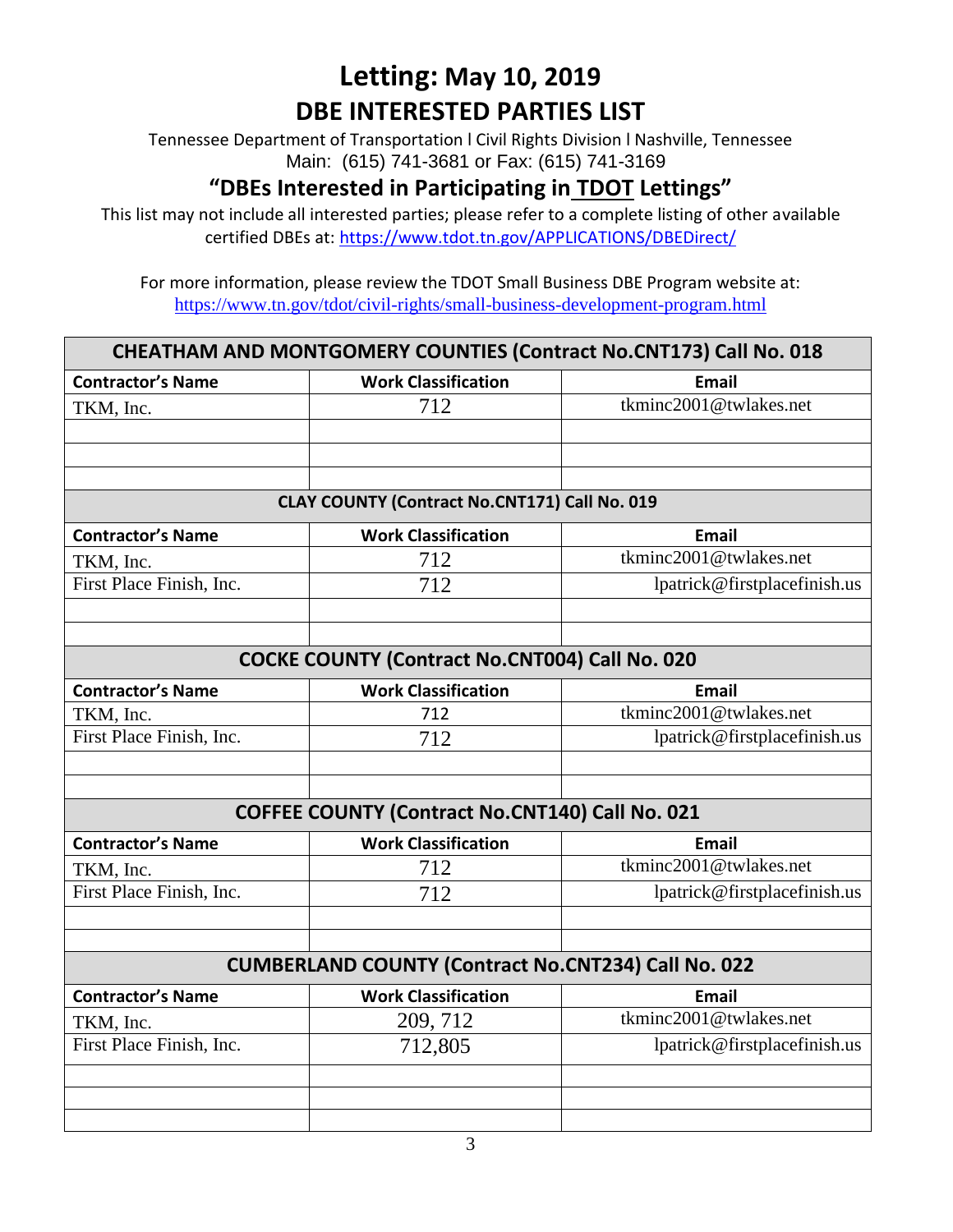Tennessee Department of Transportation l Civil Rights Division l Nashville, Tennessee Main: (615) 741-3681 or Fax: (615) 741-3169

#### **"DBEs Interested in Participating in TDOT Lettings"**

This list may not include all interested parties; please refer to a complete listing of other available certified DBEs at:<https://www.tdot.tn.gov/APPLICATIONS/DBEDirect/>

| DAVIDSON COUNTY (Contract No.CNT163) Call No. 023            |                                                        |                              |  |
|--------------------------------------------------------------|--------------------------------------------------------|------------------------------|--|
| <b>Contractor's Name</b>                                     | <b>Work Classification</b>                             | <b>Email</b>                 |  |
| TKM, Inc.                                                    | 712                                                    | tkminc2001@twlakes.net       |  |
|                                                              |                                                        |                              |  |
|                                                              |                                                        |                              |  |
|                                                              |                                                        |                              |  |
|                                                              | DAVIDSON COUNTY (Contract No.CNT215) Call No. 024      |                              |  |
| <b>Contractor's Name</b>                                     | <b>Work Classification</b>                             | <b>Email</b>                 |  |
| TKM, Inc.                                                    | 712                                                    | tkminc2001@twlakes.net       |  |
|                                                              |                                                        |                              |  |
|                                                              |                                                        |                              |  |
|                                                              |                                                        |                              |  |
|                                                              | DAVIDSON COUNTY (Contract No.CNT160) Call No. 025      |                              |  |
| <b>Contractor's Name</b>                                     | <b>Work Classification</b>                             | <b>Email</b>                 |  |
| TKM, Inc.                                                    | 712                                                    | tkminc2001@twlakes.net       |  |
|                                                              |                                                        |                              |  |
|                                                              |                                                        |                              |  |
|                                                              |                                                        |                              |  |
|                                                              | <b>DEKALB COUNTY (Contract No.CNT145) Call No. 027</b> |                              |  |
| <b>Contractor's Name</b>                                     | <b>Work Classification</b>                             | <b>Email</b>                 |  |
| TKM, Inc.                                                    | 712                                                    | tkminc2001@twlakes.net       |  |
| First Place Finish, Inc.                                     | 712, 713                                               | lpatrick@firstplacefinish.us |  |
|                                                              |                                                        |                              |  |
|                                                              |                                                        |                              |  |
| DEKALB AND WARREN COUNTIES (Contract No.CNT011) Call No. 028 |                                                        |                              |  |
| <b>Contractor's Name</b>                                     | <b>Work Classification</b>                             | <b>Email</b>                 |  |
| TKM, Inc.                                                    | 209, 712                                               | tkminc2001@twlakes.net       |  |
| First Place Finish, Inc.                                     | 209, 707, 712, 713, 806                                | lpatrick@firstplacefinish.us |  |
|                                                              |                                                        |                              |  |
|                                                              |                                                        |                              |  |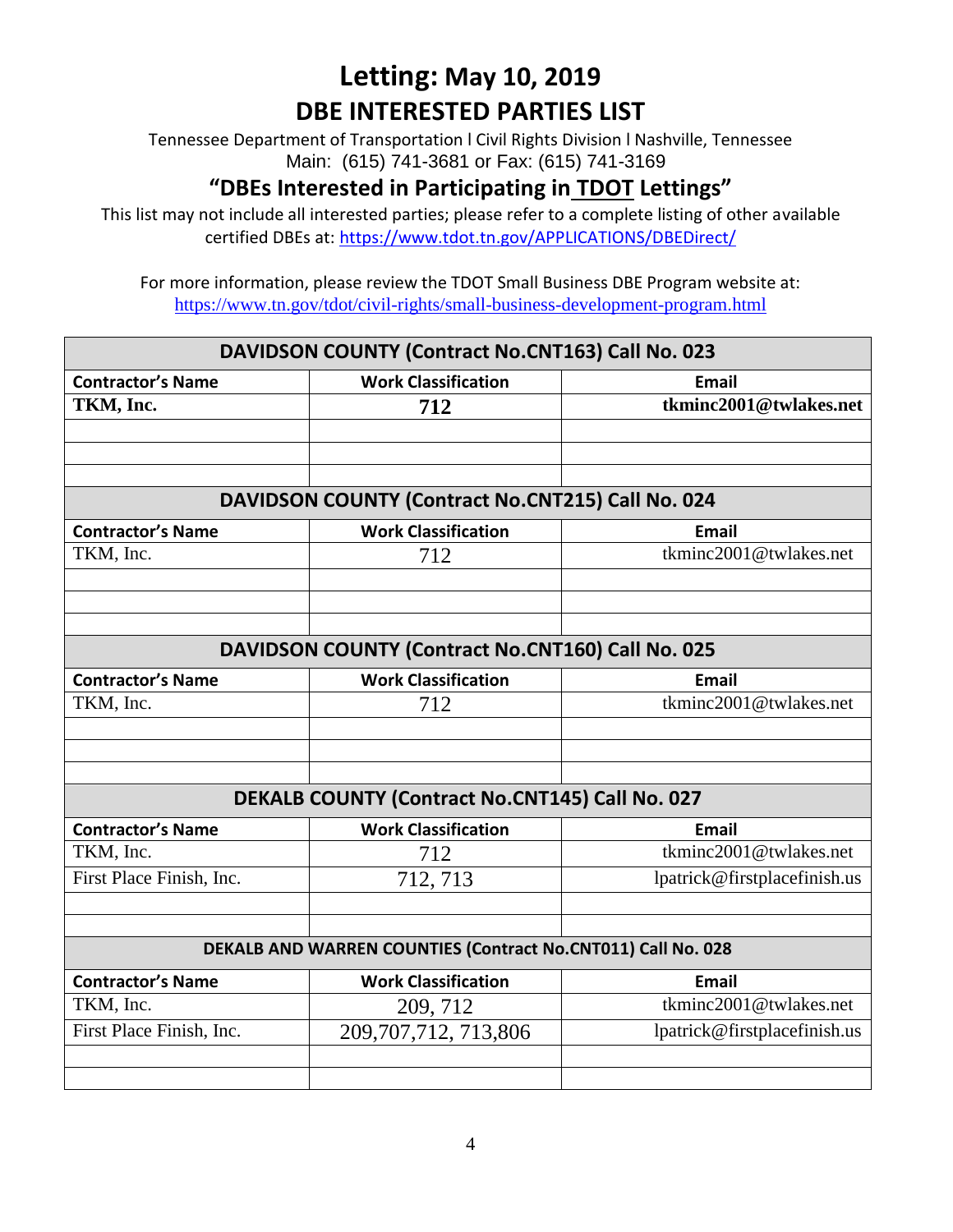Tennessee Department of Transportation l Civil Rights Division l Nashville, Tennessee Main: (615) 741-3681 or Fax: (615) 741-3169

#### **"DBEs Interested in Participating in TDOT Lettings"**

This list may not include all interested parties; please refer to a complete listing of other available certified DBEs at:<https://www.tdot.tn.gov/APPLICATIONS/DBEDirect/>

| DICKSON COUNTY (Contract No.CNT193) Call No. 029 |                                                   |                        |
|--------------------------------------------------|---------------------------------------------------|------------------------|
| <b>Contractor's Name</b>                         | <b>Work Classification</b>                        | Email                  |
| TKM, Inc.                                        | 712                                               | tkminc2001@twlakes.net |
|                                                  |                                                   |                        |
|                                                  |                                                   |                        |
|                                                  |                                                   |                        |
|                                                  | DICKSON COUNTY (Contract No.CNT214) Call No. 030  |                        |
| <b>Contractor's Name</b>                         | <b>Work Classification</b>                        | <b>Email</b>           |
| TKM, Inc.                                        | 209, 712                                          | tkminc2001@twlakes.net |
|                                                  |                                                   |                        |
|                                                  |                                                   |                        |
|                                                  |                                                   |                        |
|                                                  | DICKSON COUNTY (Contract No.CNT159) Call No. 031  |                        |
| <b>Contractor's Name</b>                         | <b>Work Classification</b>                        | <b>Email</b>           |
| TKM, Inc.                                        | 712                                               | tkminc2001@twlakes.net |
|                                                  |                                                   |                        |
|                                                  |                                                   |                        |
|                                                  |                                                   |                        |
|                                                  | DYER COUNTY (Contract No.CNT195) Call No. 032     |                        |
| <b>Contractor's Name</b>                         | <b>Work Classification</b>                        | <b>Email</b>           |
| TKM, Inc.                                        | 712                                               | tkminc2001@twlakes.net |
|                                                  |                                                   |                        |
|                                                  |                                                   |                        |
|                                                  |                                                   |                        |
|                                                  | FRANKLIN COUNTY (Contract No.CNT141) Call No. 033 |                        |
| <b>Contractor's Name</b>                         | <b>Work Classification</b>                        | <b>Email</b>           |
|                                                  |                                                   |                        |
|                                                  |                                                   |                        |
|                                                  |                                                   |                        |
|                                                  |                                                   |                        |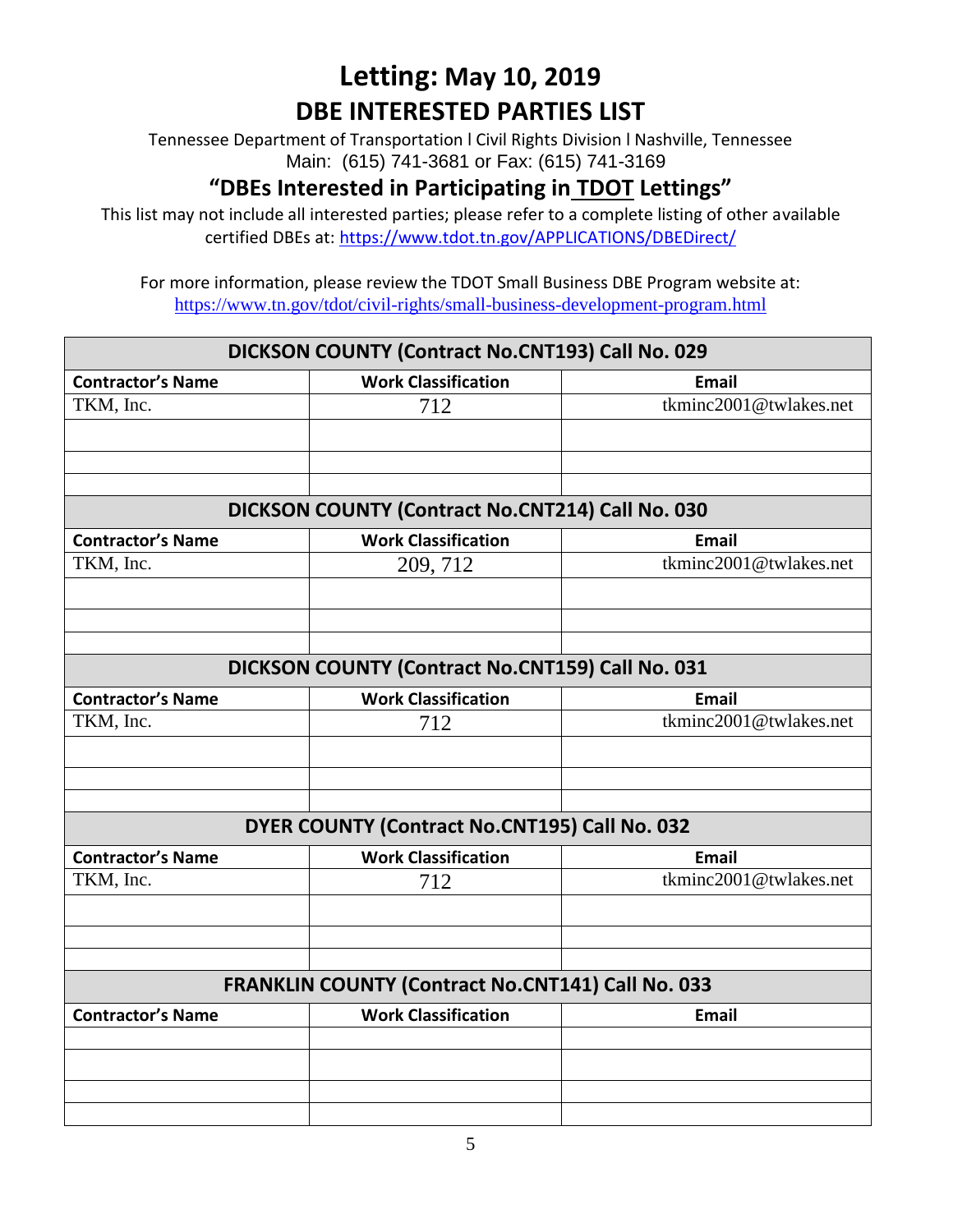Tennessee Department of Transportation l Civil Rights Division l Nashville, Tennessee Main: (615) 741-3681 or Fax: (615) 741-3169

#### **"DBEs Interested in Participating in TDOT Lettings"**

This list may not include all interested parties; please refer to a complete listing of other available certified DBEs at:<https://www.tdot.tn.gov/APPLICATIONS/DBEDirect/>

| GIBSON COUNTY (Contract No.CNT223) Call No. 034        |                                                          |                                |  |
|--------------------------------------------------------|----------------------------------------------------------|--------------------------------|--|
| <b>Contractor's Name</b>                               | <b>Work Classification</b>                               | <b>Email</b>                   |  |
| TKM, Inc.                                              | 712                                                      | tkminc2001@twlakes.net         |  |
|                                                        |                                                          |                                |  |
|                                                        |                                                          |                                |  |
|                                                        |                                                          |                                |  |
|                                                        | GIBSON COUNTY (Contract No.CNT220) Call No. 035          |                                |  |
| <b>Contractor's Name</b>                               | <b>Work Classification</b>                               | <b>Email</b>                   |  |
| TKM, Inc.                                              | 712                                                      | tkminc2001@twlakes.net         |  |
|                                                        |                                                          |                                |  |
|                                                        |                                                          |                                |  |
|                                                        |                                                          |                                |  |
| <b>GREENE COUNTY (Contract No.CNT199) Call No. 037</b> |                                                          |                                |  |
| <b>Contractor's Name</b>                               | <b>Work Classification</b>                               | <b>Email</b>                   |  |
| TKM, Inc.                                              | 712                                                      | tkminc2001@twlakes.net         |  |
| First Place Finish, Inc.                               | 712,713                                                  | lpatrick@firstplacefinish.us   |  |
|                                                        |                                                          |                                |  |
|                                                        |                                                          |                                |  |
|                                                        | <b>HAMILTON COUNTY (Contract No.CNT146) Call No. 039</b> |                                |  |
| <b>Contractor's Name</b>                               | <b>Work Classification</b>                               | <b>Email</b>                   |  |
| TKM, Inc.                                              | 712                                                      | tkminc2001@twlakes.net         |  |
| First Place Finish, Inc.                               | 705,712,713                                              | lpatrick@firstplacefinish.us   |  |
|                                                        |                                                          |                                |  |
|                                                        |                                                          |                                |  |
|                                                        | HAMILTON COUNTY (Contract No.CNT087) Call No. 040        |                                |  |
| <b>Contractor's Name</b>                               | <b>Work Classification</b>                               | <b>Email</b>                   |  |
| TKM, Inc.                                              | 712                                                      | tkminc2001@twlakes.net         |  |
| ProTech Coatings, Inc.                                 | 604, 617                                                 | estimating@protechcoatings.net |  |
|                                                        |                                                          |                                |  |
|                                                        |                                                          |                                |  |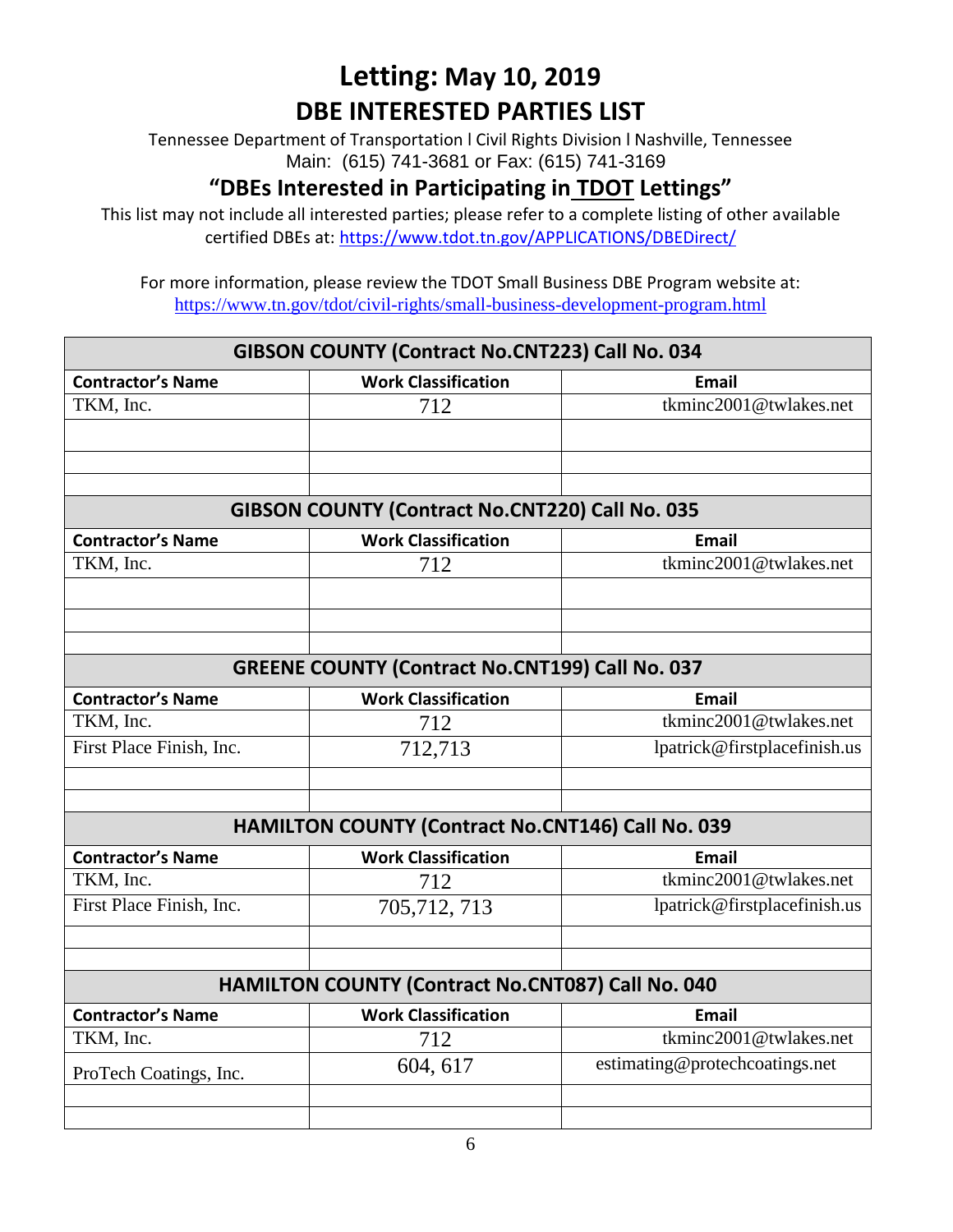Tennessee Department of Transportation l Civil Rights Division l Nashville, Tennessee Main: (615) 741-3681 or Fax: (615) 741-3169

#### **"DBEs Interested in Participating in TDOT Lettings"**

This list may not include all interested parties; please refer to a complete listing of other available certified DBEs at:<https://www.tdot.tn.gov/APPLICATIONS/DBEDirect/>

| <b>HAMILTON COUNTY (Contract No.CNT231) Call No. 041</b> |                                                         |                              |  |
|----------------------------------------------------------|---------------------------------------------------------|------------------------------|--|
| <b>Contractor's Name</b>                                 | <b>Work Classification</b>                              | <b>Email</b>                 |  |
| TKM, Inc.                                                | 209, 712                                                | tkminc2001@twlakes.net       |  |
| First Place Finish, Inc.                                 | 712, 713                                                | lpatrick@firstplacefinish.us |  |
|                                                          |                                                         |                              |  |
|                                                          |                                                         |                              |  |
|                                                          |                                                         |                              |  |
| HAWKINS COUNTY (Contract No.CNT182) Call No. 044         |                                                         |                              |  |
| <b>Contractor's Name</b>                                 | <b>Work Classification</b>                              | <b>Email</b>                 |  |
| TKM, Inc.                                                | 209,712                                                 | tkminc2001@twlakes.net       |  |
| First Place Finish, Inc.                                 | 712                                                     | lpatrick@firstplacefinish.us |  |
|                                                          |                                                         |                              |  |
|                                                          |                                                         |                              |  |
|                                                          | <b>HAWKINS COUNTY (Contract No.CNT038) Call No. 045</b> |                              |  |
| <b>Contractor's Name</b>                                 | <b>Work Classification</b>                              | <b>Email</b>                 |  |
| First Place Finish, Inc.                                 | 712                                                     | lpatrick@firstplacefinish.us |  |
|                                                          |                                                         |                              |  |
|                                                          |                                                         |                              |  |
|                                                          |                                                         |                              |  |
|                                                          | HAYWOOD COUNTY (Contract No.CNT165) Call No. 046        |                              |  |
| <b>Contractor's Name</b>                                 | <b>Work Classification</b>                              | <b>Email</b>                 |  |
|                                                          |                                                         |                              |  |
|                                                          |                                                         |                              |  |
|                                                          |                                                         |                              |  |
|                                                          |                                                         |                              |  |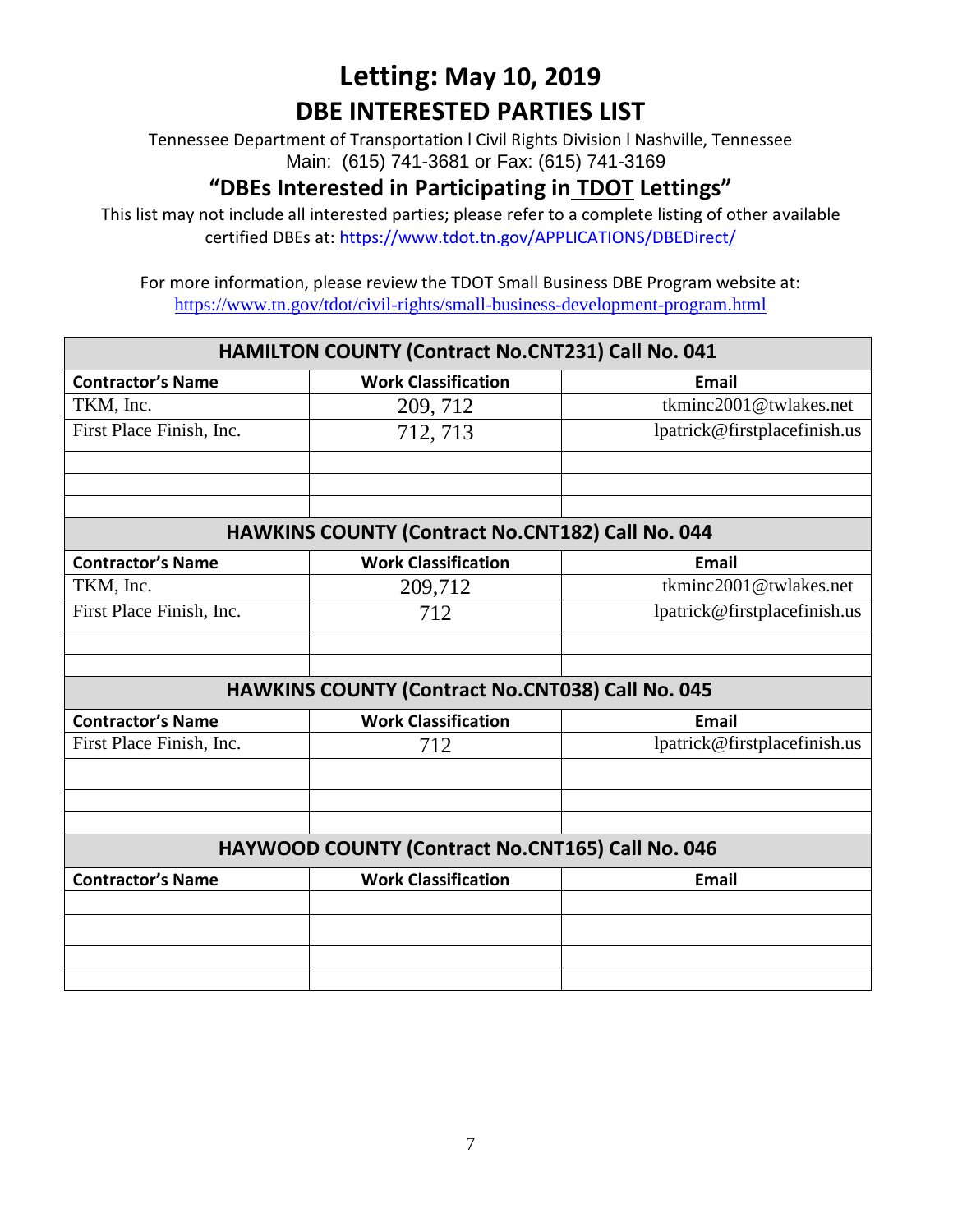Tennessee Department of Transportation l Civil Rights Division l Nashville, Tennessee Main: (615) 741-3681 or Fax: (615) 741-3169

#### **"DBEs Interested in Participating in TDOT Lettings"**

This list may not include all interested parties; please refer to a complete listing of other available certified DBEs at:<https://www.tdot.tn.gov/APPLICATIONS/DBEDirect/>

| JEFFERSON COUNTY (Contract No.CNT225) Call No. 047      |                                                    |                              |
|---------------------------------------------------------|----------------------------------------------------|------------------------------|
| <b>Contractor's Name</b>                                | <b>Work Classification</b>                         | <b>Email</b>                 |
| First Place Finish, Inc.                                | 712                                                | lpatrick@firstplacefinish.us |
|                                                         |                                                    |                              |
|                                                         |                                                    |                              |
|                                                         |                                                    |                              |
|                                                         | JEFFERSON COUNTY (Contract No.CNT205) Call No. 048 |                              |
| <b>Contractor's Name</b>                                | <b>Work Classification</b>                         | <b>Email</b>                 |
| First Place Finish, Inc.                                | 712                                                | lpatrick@firstplacefinish.us |
|                                                         |                                                    |                              |
|                                                         |                                                    |                              |
|                                                         |                                                    |                              |
|                                                         | KNOX COUNTY (Contract No.CNT014) Call No. 049      |                              |
| <b>Contractor's Name</b>                                | <b>Work Classification</b>                         | <b>Email</b>                 |
| TKM, Inc.                                               | 209, 712                                           | tkminc2001@twlakes.net       |
| First Place Finish, Inc.                                | 604,712,713                                        | lpatrick@firstplacefinish.us |
|                                                         |                                                    |                              |
|                                                         |                                                    |                              |
|                                                         | LINCOLN COUNTY (Contract No.CNT153) Call No. 051   |                              |
| <b>Contractor's Name</b>                                | <b>Work Classification</b>                         | <b>Email</b>                 |
| TKM, Inc.                                               | 712                                                | tkminc2001@twlakes.net       |
| First Place Finish, Inc.                                | 712                                                | lpatrick@firstplacefinish.us |
|                                                         |                                                    |                              |
|                                                         |                                                    |                              |
| <b>MADISON COUNTY (Contract No.CNT216) Call No. 052</b> |                                                    |                              |
| <b>Contractor's Name</b>                                | <b>Work Classification</b>                         | <b>Email</b>                 |
| TKM, Inc.                                               | 712                                                | tkminc2001@twlakes.net       |
|                                                         |                                                    |                              |
|                                                         |                                                    |                              |
|                                                         |                                                    |                              |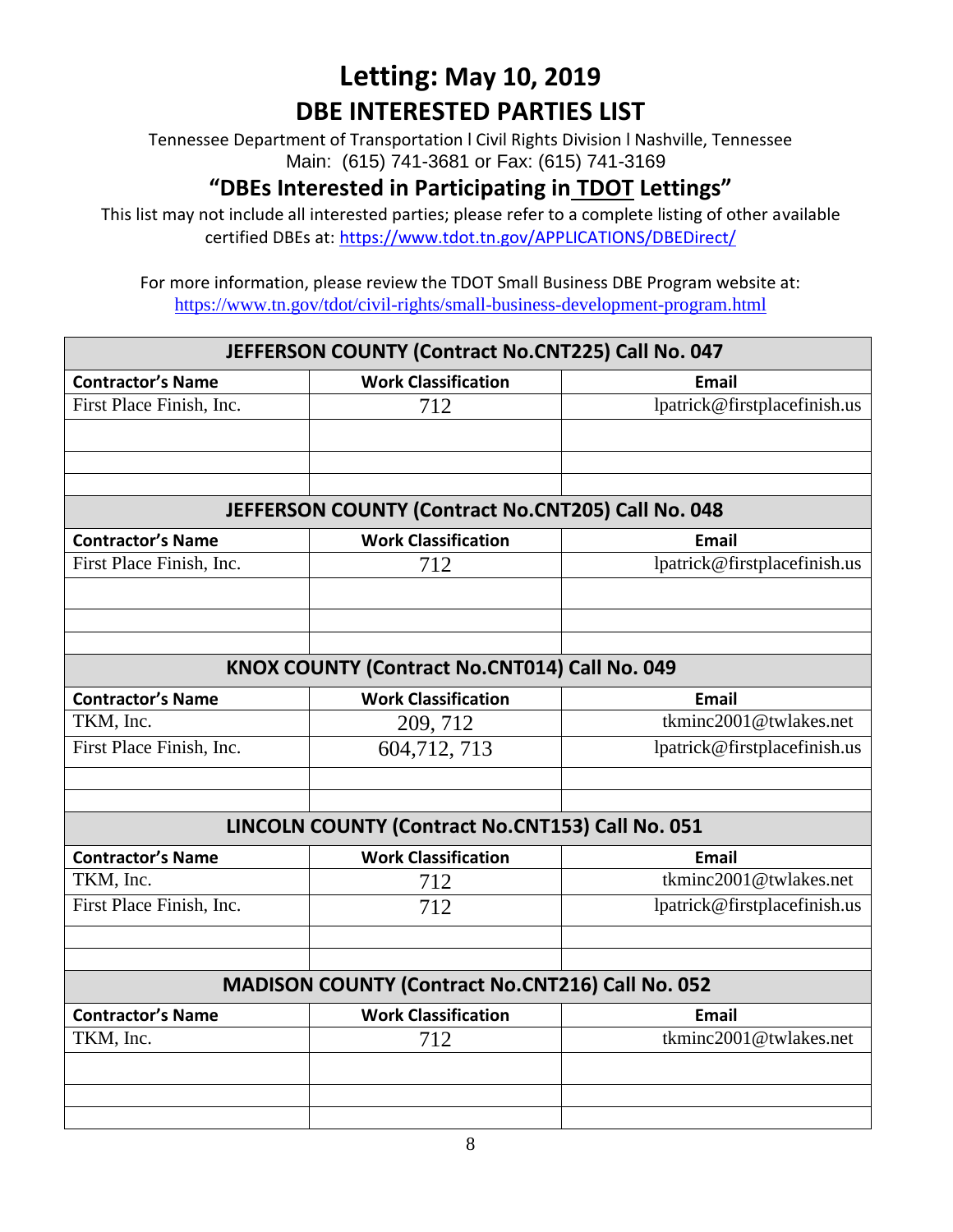Tennessee Department of Transportation l Civil Rights Division l Nashville, Tennessee Main: (615) 741-3681 or Fax: (615) 741-3169

#### **"DBEs Interested in Participating in TDOT Lettings"**

This list may not include all interested parties; please refer to a complete listing of other available certified DBEs at:<https://www.tdot.tn.gov/APPLICATIONS/DBEDirect/>

| <b>MARION COUNTY (Contract No.CNT144) Call No. 053</b> |                                                        |                              |
|--------------------------------------------------------|--------------------------------------------------------|------------------------------|
| <b>Contractor's Name</b>                               | <b>Work Classification</b>                             | <b>Email</b>                 |
| TKM, Inc.                                              | 712                                                    | tkminc2001@twlakes.net       |
| First Place Finish, Inc.                               | 712                                                    | lpatrick@firstplacefinish.us |
|                                                        |                                                        |                              |
|                                                        |                                                        |                              |
|                                                        | <b>MARION COUNTY (Contract No.CNT229) Call No. 054</b> |                              |
| <b>Contractor's Name</b>                               | <b>Work Classification</b>                             | <b>Email</b>                 |
| TKM, Inc.                                              | 209, 712                                               | tkminc2001@twlakes.net       |
| First Place Finish, Inc.                               | 712, 713                                               | lpatrick@firstplacefinish.us |
|                                                        |                                                        |                              |
|                                                        |                                                        |                              |
|                                                        | MARSHALL COUNTY (Contract No.CNT170) Call No. 056      |                              |
| <b>Contractor's Name</b>                               | <b>Work Classification</b>                             | <b>Email</b>                 |
| TKM, Inc.                                              | 712                                                    | tkminc2001@twlakes.net       |
|                                                        |                                                        |                              |
|                                                        |                                                        |                              |
|                                                        |                                                        |                              |
|                                                        | MAURY COUNTY (Contract No.CNT135) Call No. 057         |                              |
| <b>Contractor's Name</b>                               | <b>Work Classification</b>                             | <b>Email</b>                 |
| TKM, Inc.                                              | 712                                                    | tkminc2001@twlakes.net       |
| First Place Finish, Inc.                               | 712                                                    | lpatrick@firstplacefinish.us |
|                                                        |                                                        |                              |
|                                                        |                                                        |                              |
|                                                        | MCMINN COUNTY (Contract No.CNT147) Call No. 058        |                              |
| <b>Contractor's Name</b>                               | <b>Work Classification</b>                             | <b>Email</b>                 |
| TKM, Inc.                                              | 712                                                    | tkminc2001@twlakes.net       |
| First Place Finish, Inc.                               | 712, 713                                               | lpatrick@firstplacefinish.us |
|                                                        |                                                        |                              |
|                                                        |                                                        |                              |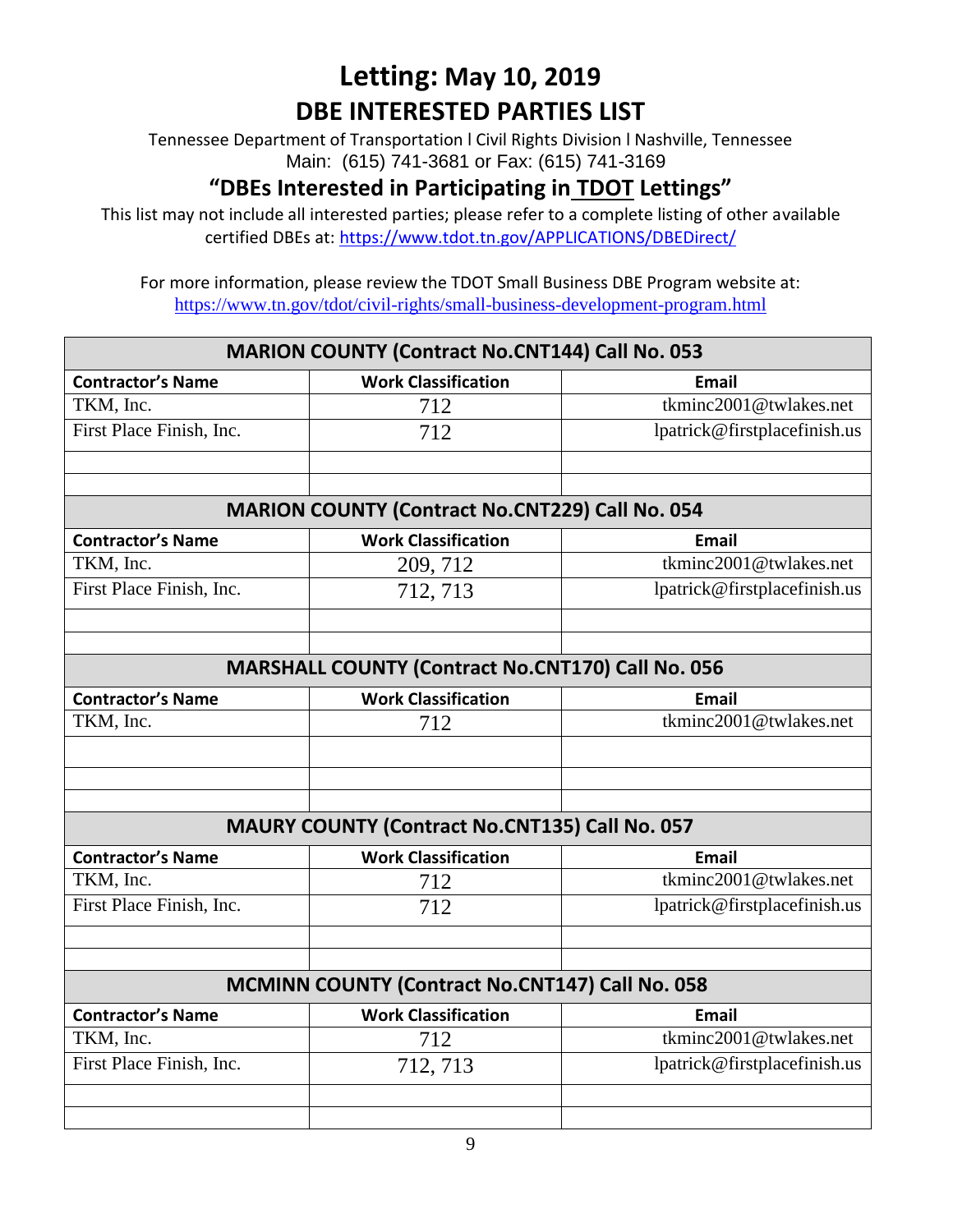Tennessee Department of Transportation l Civil Rights Division l Nashville, Tennessee Main: (615) 741-3681 or Fax: (615) 741-3169

#### **"DBEs Interested in Participating in TDOT Lettings"**

This list may not include all interested parties; please refer to a complete listing of other available certified DBEs at:<https://www.tdot.tn.gov/APPLICATIONS/DBEDirect/>

| MONTGOMERY COUNTY (Contract No.CNT164) Call No. 059     |                                                |                              |
|---------------------------------------------------------|------------------------------------------------|------------------------------|
| <b>Contractor's Name</b>                                | <b>Work Classification</b>                     | <b>Email</b>                 |
| TKM, Inc.                                               | 712                                            | tkminc2001@twlakes.net       |
|                                                         |                                                |                              |
|                                                         |                                                |                              |
|                                                         |                                                |                              |
| <b>OVERTON COUNTY (Contract No.CNT184) Call No. 060</b> |                                                |                              |
| <b>Contractor's Name</b>                                | <b>Work Classification</b>                     | Email                        |
| TKM, Inc.                                               | 209,712                                        | tkminc2001@twlakes.net       |
| First Place Finish, Inc.                                | 705,712,713,806                                | lpatrick@firstplacefinish.us |
|                                                         |                                                |                              |
|                                                         |                                                |                              |
| <b>OVERTON COUNTY (Contract No.CNT175) Call No. 061</b> |                                                |                              |
|                                                         |                                                |                              |
| <b>Contractor's Name</b>                                | <b>Work Classification</b>                     | <b>Email</b>                 |
| TKM, Inc.                                               | 712                                            | tkminc2001@twlakes.net       |
| First Place Finish, Inc.                                | 712                                            | lpatrick@firstplacefinish.us |
|                                                         |                                                |                              |
|                                                         |                                                |                              |
|                                                         |                                                |                              |
|                                                         | PERRY COUNTY (Contract No.CNT177) Call No. 062 |                              |
| <b>Contractor's Name</b>                                | <b>Work Classification</b>                     | Email                        |
| TKM, Inc.                                               | 712                                            | tkminc2001@twlakes.net       |
|                                                         |                                                |                              |
|                                                         |                                                |                              |
|                                                         |                                                |                              |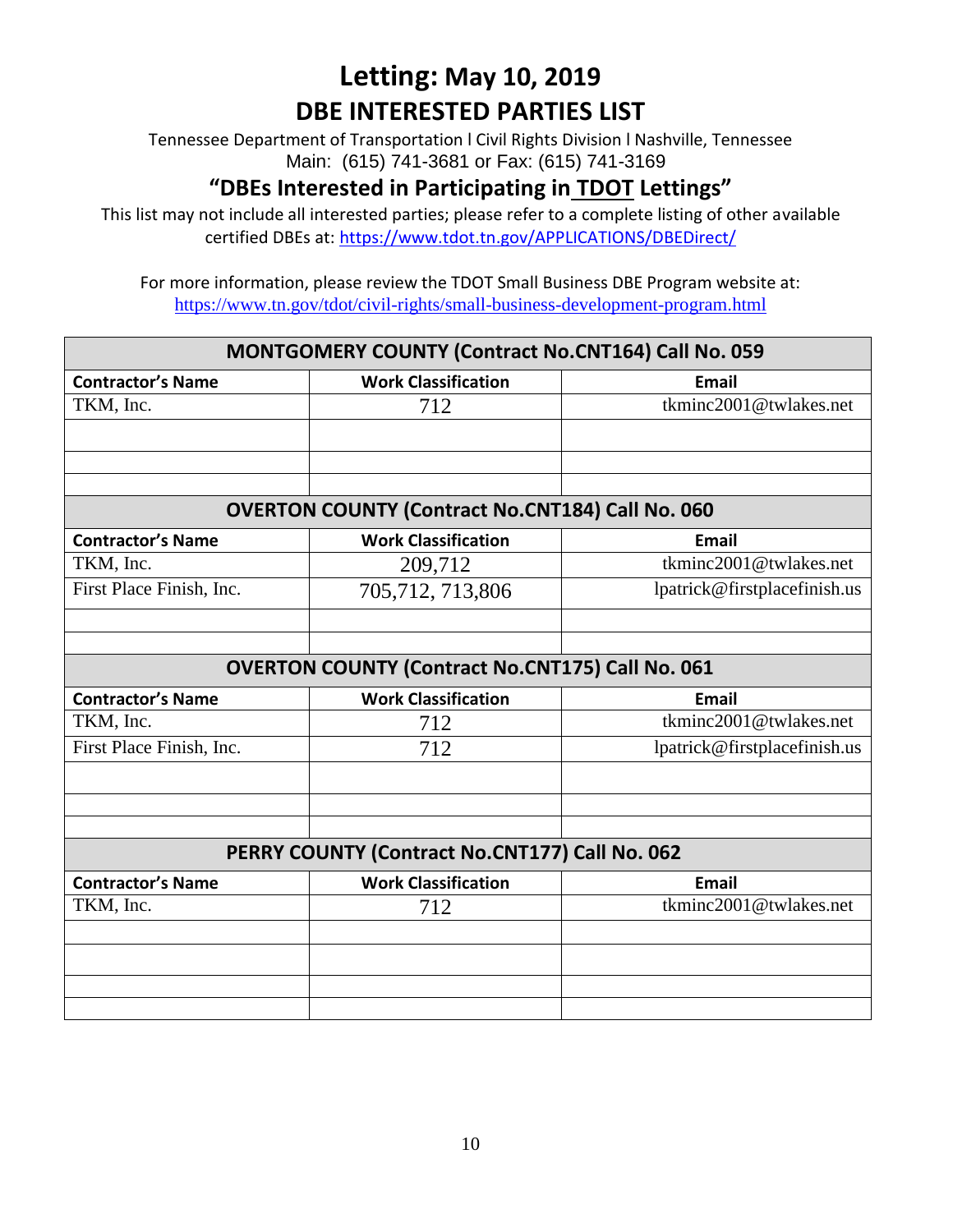Tennessee Department of Transportation l Civil Rights Division l Nashville, Tennessee Main: (615) 741-3681 or Fax: (615) 741-3169

#### **"DBEs Interested in Participating in TDOT Lettings"**

This list may not include all interested parties; please refer to a complete listing of other available certified DBEs at:<https://www.tdot.tn.gov/APPLICATIONS/DBEDirect/>

| POLK COUNTY (Contract No.CNT148) Call No. 063 |                                                    |                              |
|-----------------------------------------------|----------------------------------------------------|------------------------------|
| <b>Contractor's Name</b>                      | <b>Work Classification</b>                         | <b>Email</b>                 |
| TKM, Inc.                                     | 712                                                | tkminc2001@twlakes.net       |
| First Place Finish, Inc.                      | 712, 713                                           | lpatrick@firstplacefinish.us |
|                                               |                                                    |                              |
|                                               |                                                    |                              |
|                                               | PUTNAM COUNTY (Contract No.CNT221) Call No. 064    |                              |
| <b>Contractor's Name</b>                      | <b>Work Classification</b>                         | <b>Email</b>                 |
| TKM, Inc.                                     | 712                                                | tkminc2001@twlakes.net       |
| First Place Finish, Inc.                      | 712, 713                                           | lpatrick@firstplacefinish.us |
|                                               |                                                    |                              |
|                                               |                                                    |                              |
|                                               | ROANE COUNTY (Contract No.CNT224) Call No. 065     |                              |
| <b>Contractor's Name</b>                      | <b>Work Classification</b>                         | <b>Email</b>                 |
| TKM, Inc.                                     | 712                                                | tkminc2001@twlakes.net       |
| First Place Finish, Inc.                      | 712, 713                                           | lpatrick@firstplacefinish.us |
|                                               |                                                    |                              |
|                                               |                                                    |                              |
|                                               | ROBERTSON COUNTY (Contract No.CNT080) Call No. 066 |                              |
| <b>Contractor's Name</b>                      | <b>Work Classification</b>                         | <b>Email</b>                 |
| TKM, Inc.                                     | 712                                                | tkminc2001@twlakes.net       |
|                                               |                                                    |                              |
|                                               |                                                    |                              |
|                                               |                                                    |                              |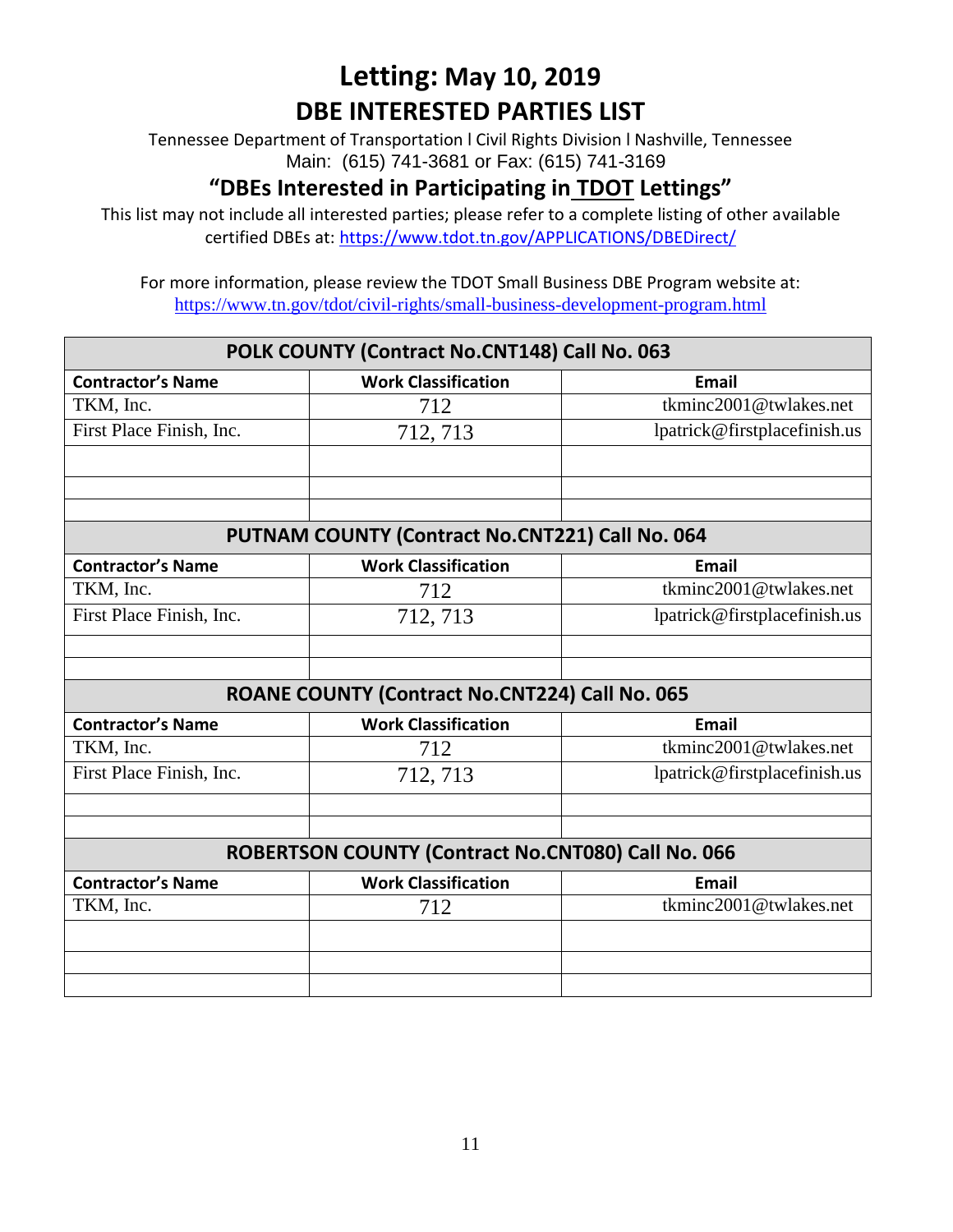Tennessee Department of Transportation l Civil Rights Division l Nashville, Tennessee Main: (615) 741-3681 or Fax: (615) 741-3169

#### **"DBEs Interested in Participating in TDOT Lettings"**

This list may not include all interested parties; please refer to a complete listing of other available certified DBEs at:<https://www.tdot.tn.gov/APPLICATIONS/DBEDirect/>

| ROBERTSON COUNTY (Contract No.CNT161) Call No. 067 |                                                       |                              |
|----------------------------------------------------|-------------------------------------------------------|------------------------------|
| <b>Contractor's Name</b>                           | <b>Work Classification</b>                            | <b>Email</b>                 |
| TKM, Inc.                                          | 712                                                   | tkminc2001@twlakes.net       |
|                                                    |                                                       |                              |
|                                                    |                                                       |                              |
|                                                    |                                                       |                              |
|                                                    | RUTHERFORD COUNTY (Contract No.CNT178) Call No. 068   |                              |
| <b>Contractor's Name</b>                           | <b>Work Classification</b>                            | <b>Email</b>                 |
| TKM, Inc.                                          | 712                                                   | tkminc2001@twlakes.net       |
|                                                    |                                                       |                              |
|                                                    |                                                       |                              |
|                                                    |                                                       |                              |
|                                                    | RUTHERFORD COUNTY (Contract No.CNT157) Call No. 069   |                              |
| <b>Contractor's Name</b>                           | <b>Work Classification</b>                            | <b>Email</b>                 |
| TKM, Inc.                                          | 712                                                   | tkminc2001@twlakes.net       |
|                                                    |                                                       |                              |
|                                                    |                                                       |                              |
|                                                    |                                                       |                              |
|                                                    | <b>SCOTT COUNTY (Contract No.CNT181) Call No. 070</b> |                              |
| <b>Contractor's Name</b>                           | <b>Work Classification</b>                            | <b>Email</b>                 |
| TKM, Inc.                                          | 712                                                   | tkminc2001@twlakes.net       |
| First Place Finish, Inc.                           | 712                                                   | lpatrick@firstplacefinish.us |
|                                                    |                                                       |                              |
|                                                    |                                                       |                              |
|                                                    | SEQUATCHIE COUNTY (Contract No.CNT209) Call No. 071   |                              |
| <b>Contractor's Name</b>                           | <b>Work Classification</b>                            | <b>Email</b>                 |
| TKM, Inc.                                          | 712                                                   | tkminc2001@twlakes.net       |
| First Place Finish, Inc.                           | 712                                                   | lpatrick@firstplacefinish.us |
|                                                    |                                                       |                              |
|                                                    |                                                       |                              |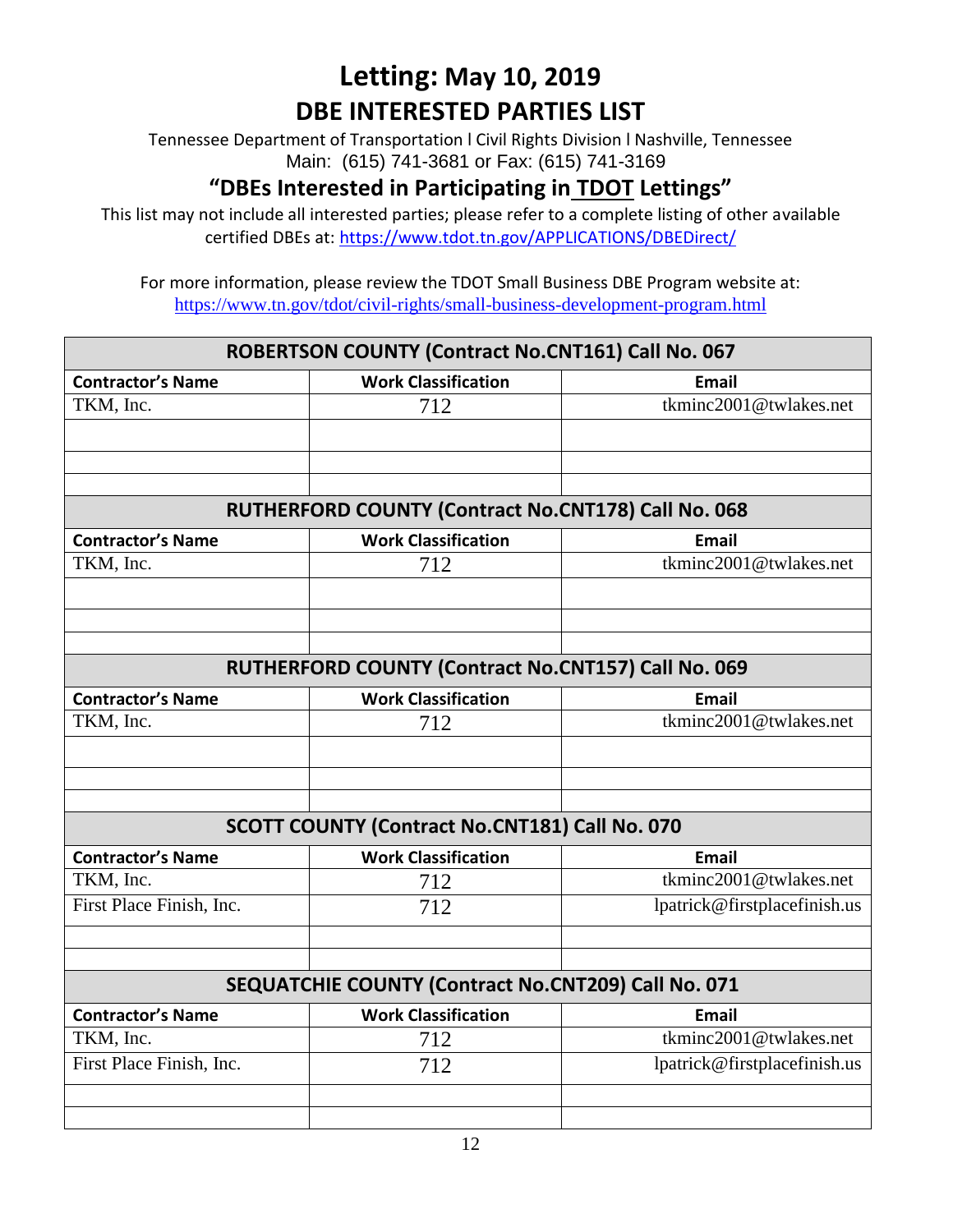Tennessee Department of Transportation l Civil Rights Division l Nashville, Tennessee Main: (615) 741-3681 or Fax: (615) 741-3169

#### **"DBEs Interested in Participating in TDOT Lettings"**

This list may not include all interested parties; please refer to a complete listing of other available certified DBEs at:<https://www.tdot.tn.gov/APPLICATIONS/DBEDirect/>

| SEVIER COUNTY (Contract No.CNT200) Call No. 072        |                                                        |                              |  |  |
|--------------------------------------------------------|--------------------------------------------------------|------------------------------|--|--|
| <b>Contractor's Name</b>                               | <b>Work Classification</b>                             | <b>Email</b>                 |  |  |
| TKM, Inc.                                              | 712                                                    | tkminc2001@twlakes.net       |  |  |
| First Place Finish, Inc.                               | 712, 713                                               | lpatrick@firstplacefinish.us |  |  |
|                                                        |                                                        |                              |  |  |
|                                                        |                                                        |                              |  |  |
| <b>SHELBY COUNTY (Contract No.CNT218) Call No. 073</b> |                                                        |                              |  |  |
| <b>Contractor's Name</b>                               | <b>Work Classification</b>                             | <b>Email</b>                 |  |  |
|                                                        |                                                        |                              |  |  |
|                                                        |                                                        |                              |  |  |
|                                                        |                                                        |                              |  |  |
|                                                        |                                                        |                              |  |  |
| <b>SHELBY COUNTY (Contract No.CNT166) Call No. 074</b> |                                                        |                              |  |  |
| <b>Contractor's Name</b>                               | <b>Work Classification</b>                             | <b>Email</b>                 |  |  |
|                                                        |                                                        |                              |  |  |
|                                                        |                                                        |                              |  |  |
|                                                        |                                                        |                              |  |  |
|                                                        |                                                        |                              |  |  |
|                                                        | <b>SHELBY COUNTY (Contract No.CNT174) Call No. 075</b> |                              |  |  |
| <b>Contractor's Name</b>                               | <b>Work Classification</b>                             | <b>Email</b>                 |  |  |
|                                                        |                                                        |                              |  |  |
|                                                        |                                                        |                              |  |  |
|                                                        |                                                        |                              |  |  |
|                                                        |                                                        |                              |  |  |
|                                                        | <b>SUMNER COUNTY (Contract No.CNT168) Call No. 076</b> |                              |  |  |
| <b>Contractor's Name</b>                               | <b>Work Classification</b>                             | <b>Email</b>                 |  |  |
| TKM, Inc.                                              | 712                                                    | tkminc2001@twlakes.net       |  |  |
|                                                        |                                                        |                              |  |  |
|                                                        |                                                        |                              |  |  |
|                                                        |                                                        |                              |  |  |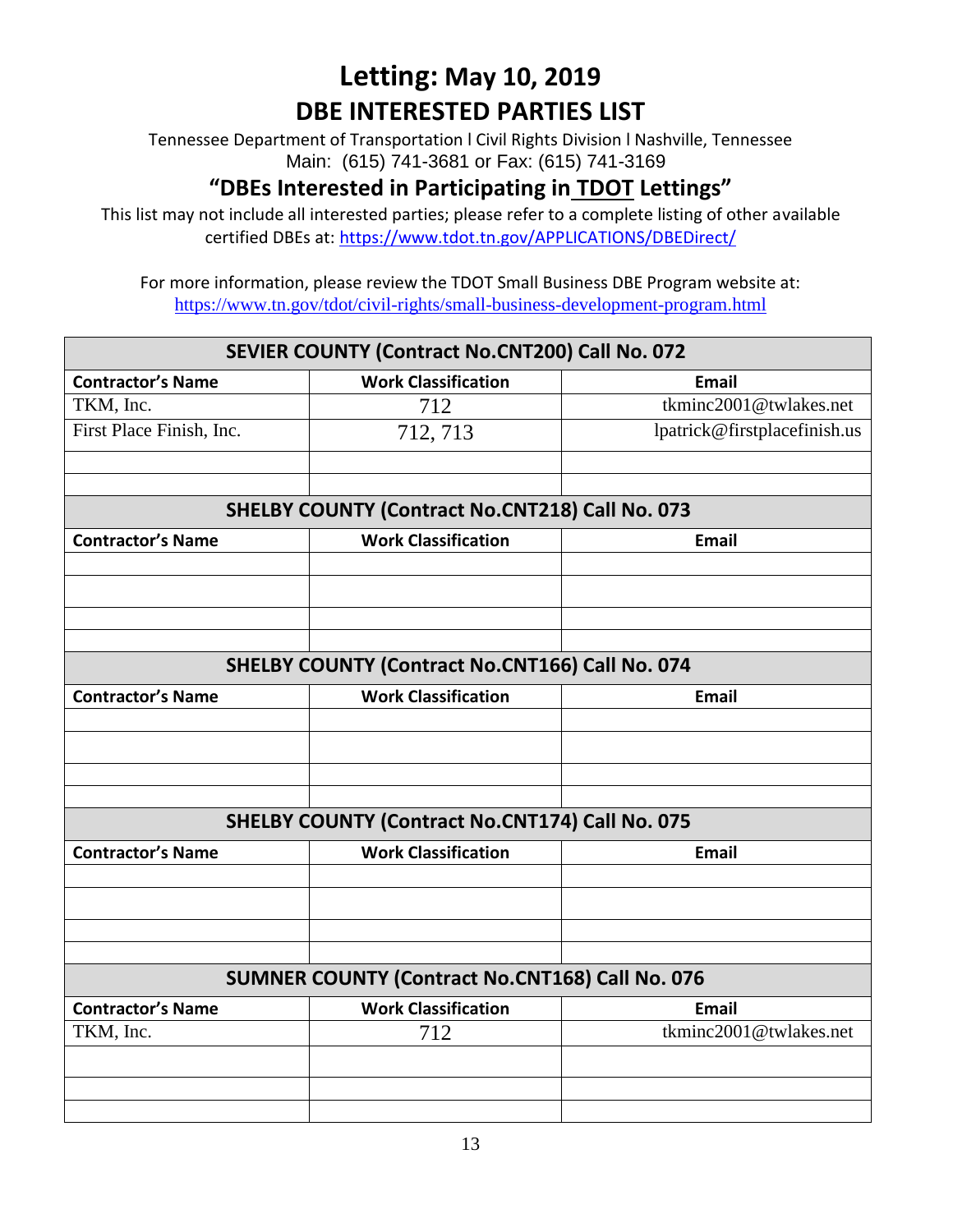Tennessee Department of Transportation l Civil Rights Division l Nashville, Tennessee Main: (615) 741-3681 or Fax: (615) 741-3169

#### **"DBEs Interested in Participating in TDOT Lettings"**

This list may not include all interested parties; please refer to a complete listing of other available certified DBEs at:<https://www.tdot.tn.gov/APPLICATIONS/DBEDirect/>

| SUMNER COUNTY (Contract No.CNT155) Call No. 077        |                                                        |                        |  |  |
|--------------------------------------------------------|--------------------------------------------------------|------------------------|--|--|
| <b>Contractor's Name</b>                               | <b>Work Classification</b>                             | <b>Email</b>           |  |  |
| TKM, Inc.                                              | 712                                                    | tkminc2001@twlakes.net |  |  |
|                                                        |                                                        |                        |  |  |
|                                                        |                                                        |                        |  |  |
|                                                        |                                                        |                        |  |  |
| <b>SUMNER COUNTY (Contract No.CNT194) Call No. 078</b> |                                                        |                        |  |  |
| <b>Contractor's Name</b>                               | <b>Work Classification</b>                             | <b>Email</b>           |  |  |
| TKM, Inc.                                              | 712                                                    | tkminc2001@twlakes.net |  |  |
|                                                        |                                                        |                        |  |  |
|                                                        |                                                        |                        |  |  |
|                                                        |                                                        |                        |  |  |
|                                                        | <b>SUMNER COUNTY (Contract No.CNT180) Call No. 079</b> |                        |  |  |
| <b>Contractor's Name</b>                               | <b>Work Classification</b>                             | <b>Email</b>           |  |  |
| TKM, Inc.                                              | 712                                                    | tkminc2001@twlakes.net |  |  |
|                                                        |                                                        |                        |  |  |
|                                                        |                                                        |                        |  |  |
|                                                        |                                                        |                        |  |  |
|                                                        | TIPTON COUNTY (Contract No.CNT183) Call No. 080        |                        |  |  |
| <b>Contractor's Name</b>                               | <b>Work Classification</b>                             | <b>Email</b>           |  |  |
| TKM, Inc.                                              | 712                                                    | tkminc2001@twlakes.net |  |  |
|                                                        |                                                        |                        |  |  |
|                                                        |                                                        |                        |  |  |
|                                                        |                                                        |                        |  |  |
|                                                        | TIPTON COUNTY (Contract No.CNT217) Call No. 081        |                        |  |  |
| <b>Contractor's Name</b>                               | <b>Work Classification</b>                             | <b>Email</b>           |  |  |
| TKM, Inc.                                              | 712                                                    | tkminc2001@twlakes.net |  |  |
|                                                        |                                                        |                        |  |  |
|                                                        |                                                        |                        |  |  |
|                                                        |                                                        |                        |  |  |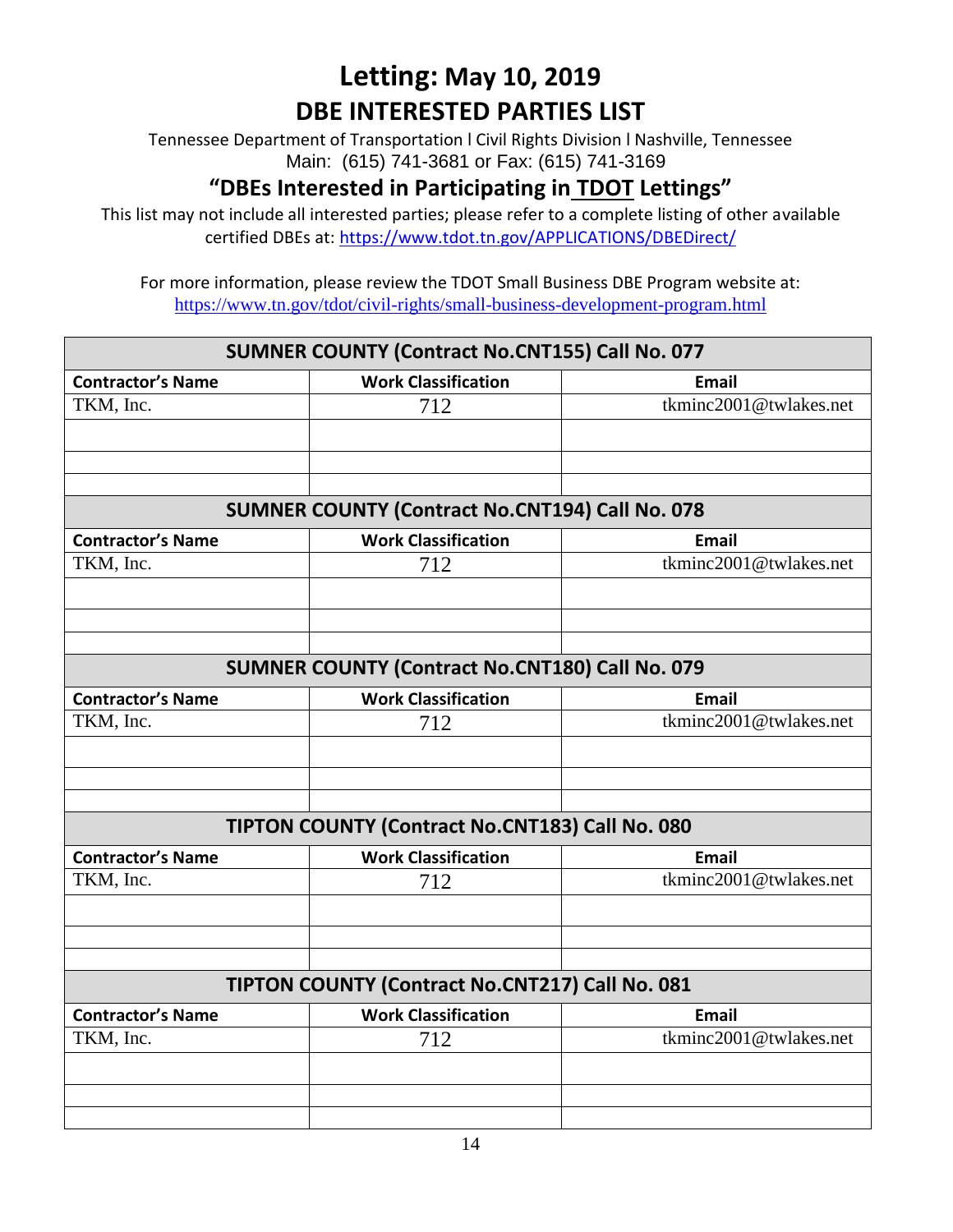Tennessee Department of Transportation l Civil Rights Division l Nashville, Tennessee Main: (615) 741-3681 or Fax: (615) 741-3169

#### **"DBEs Interested in Participating in TDOT Lettings"**

This list may not include all interested parties; please refer to a complete listing of other available certified DBEs at:<https://www.tdot.tn.gov/APPLICATIONS/DBEDirect/>

| TROUSDALE COUNTY (Contract No.CNT169) Call No. 082 |                                                            |                              |  |  |
|----------------------------------------------------|------------------------------------------------------------|------------------------------|--|--|
| <b>Contractor's Name</b>                           | <b>Work Classification</b>                                 | <b>Email</b>                 |  |  |
| TKM, Inc.                                          | 712                                                        | tkminc2001@twlakes.net       |  |  |
| First Place Finish, Inc.                           | 712                                                        | lpatrick@firstplacefinish.us |  |  |
|                                                    |                                                            |                              |  |  |
|                                                    |                                                            |                              |  |  |
| VAN BUREN COUNTY (Contract No.CNT142) Call No. 084 |                                                            |                              |  |  |
| <b>Contractor's Name</b>                           | <b>Work Classification</b>                                 | <b>Email</b>                 |  |  |
| TKM, Inc.                                          | 712                                                        | tkminc2001@twlakes.net       |  |  |
| First Place Finish, Inc.                           | 705, 712                                                   | lpatrick@firstplacefinish.us |  |  |
|                                                    |                                                            |                              |  |  |
|                                                    | VAN BUREN COUNTY (Contract No.CNT232) Call No. 085         |                              |  |  |
|                                                    |                                                            |                              |  |  |
| <b>Contractor's Name</b>                           | <b>Work Classification</b>                                 | <b>Email</b>                 |  |  |
| TKM, Inc.                                          | 209, 712                                                   | tkminc2001@twlakes.net       |  |  |
| First Place Finish, Inc.                           | 712, 713                                                   | lpatrick@firstplacefinish.us |  |  |
|                                                    |                                                            |                              |  |  |
|                                                    | <b>WASHINGTON COUNTY (Contract No.CNT222) Call No. 086</b> |                              |  |  |
| <b>Contractor's Name</b>                           | <b>Work Classification</b>                                 | <b>Email</b>                 |  |  |
| First Place Finish, Inc.                           | 712                                                        | lpatrick@firstplacefinish.us |  |  |
|                                                    |                                                            |                              |  |  |
|                                                    |                                                            |                              |  |  |
|                                                    |                                                            |                              |  |  |
|                                                    | <b>WEAKLEY COUNTY (Contract No.CNT208) Call No. 087</b>    |                              |  |  |
| <b>Contractor's Name</b>                           | <b>Work Classification</b>                                 | <b>Email</b>                 |  |  |
| TKM, Inc.                                          | 712                                                        | tkminc2001@twlakes.net       |  |  |
|                                                    |                                                            |                              |  |  |
|                                                    |                                                            |                              |  |  |
|                                                    |                                                            |                              |  |  |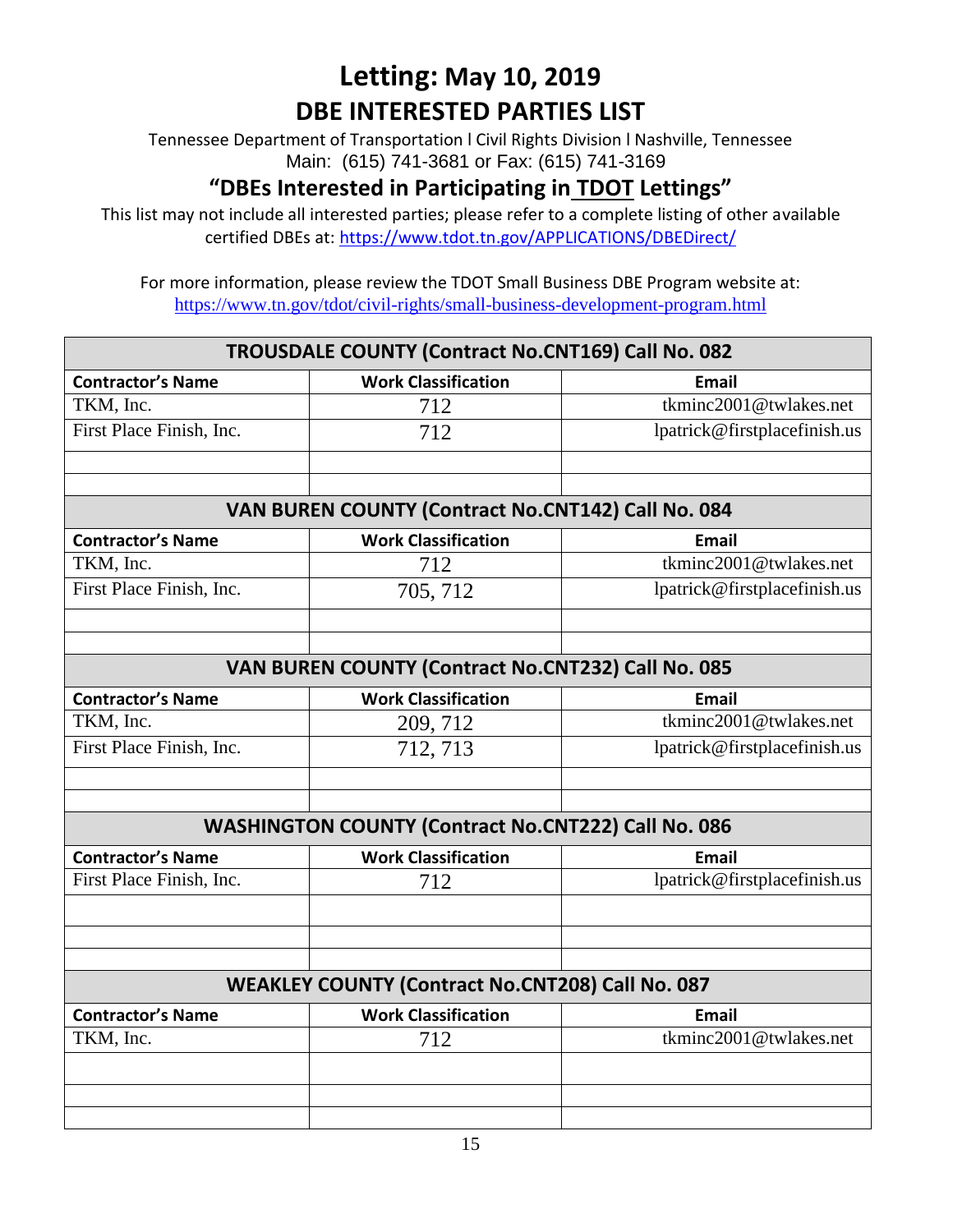Tennessee Department of Transportation l Civil Rights Division l Nashville, Tennessee Main: (615) 741-3681 or Fax: (615) 741-3169

#### **"DBEs Interested in Participating in TDOT Lettings"**

This list may not include all interested parties; please refer to a complete listing of other available certified DBEs at:<https://www.tdot.tn.gov/APPLICATIONS/DBEDirect/>

| WHITE COUNTY (Contract No.CNT025) Call No. 088             |                            |                              |
|------------------------------------------------------------|----------------------------|------------------------------|
| <b>Contractor's Name</b>                                   | <b>Work Classification</b> | <b>Email</b>                 |
| TKM, Inc.                                                  | 712                        | tkminc2001@twlakes.net       |
| First Place Finish, Inc.                                   | 712                        | lpatrick@firstplacefinish.us |
|                                                            |                            |                              |
|                                                            |                            |                              |
| <b>WILLIAMSON COUNTY (Contract No.CNT158) Call No. 089</b> |                            |                              |
| <b>Contractor's Name</b>                                   | <b>Work Classification</b> | <b>Email</b>                 |
| TKM, Inc.                                                  | 712                        | tkminc2001@twlakes.net       |
|                                                            |                            |                              |
|                                                            |                            |                              |
|                                                            |                            |                              |
| WILLIAMSON COUNTY (Contract No.CNT156) Call No. 090        |                            |                              |
| <b>Contractor's Name</b>                                   | <b>Work Classification</b> | <b>Email</b>                 |
| TKM, Inc.                                                  | 712                        | tkminc2001@twlakes.net       |
|                                                            |                            |                              |
|                                                            |                            |                              |
|                                                            |                            |                              |
| WILSON COUNTY (Contract No.CNT082) Call No. 091            |                            |                              |
| <b>Contractor's Name</b>                                   | <b>Work Classification</b> | <b>Email</b>                 |
| TKM, Inc.                                                  | 712                        | tkminc2001@twlakes.net       |
|                                                            |                            |                              |
|                                                            |                            |                              |
|                                                            |                            |                              |